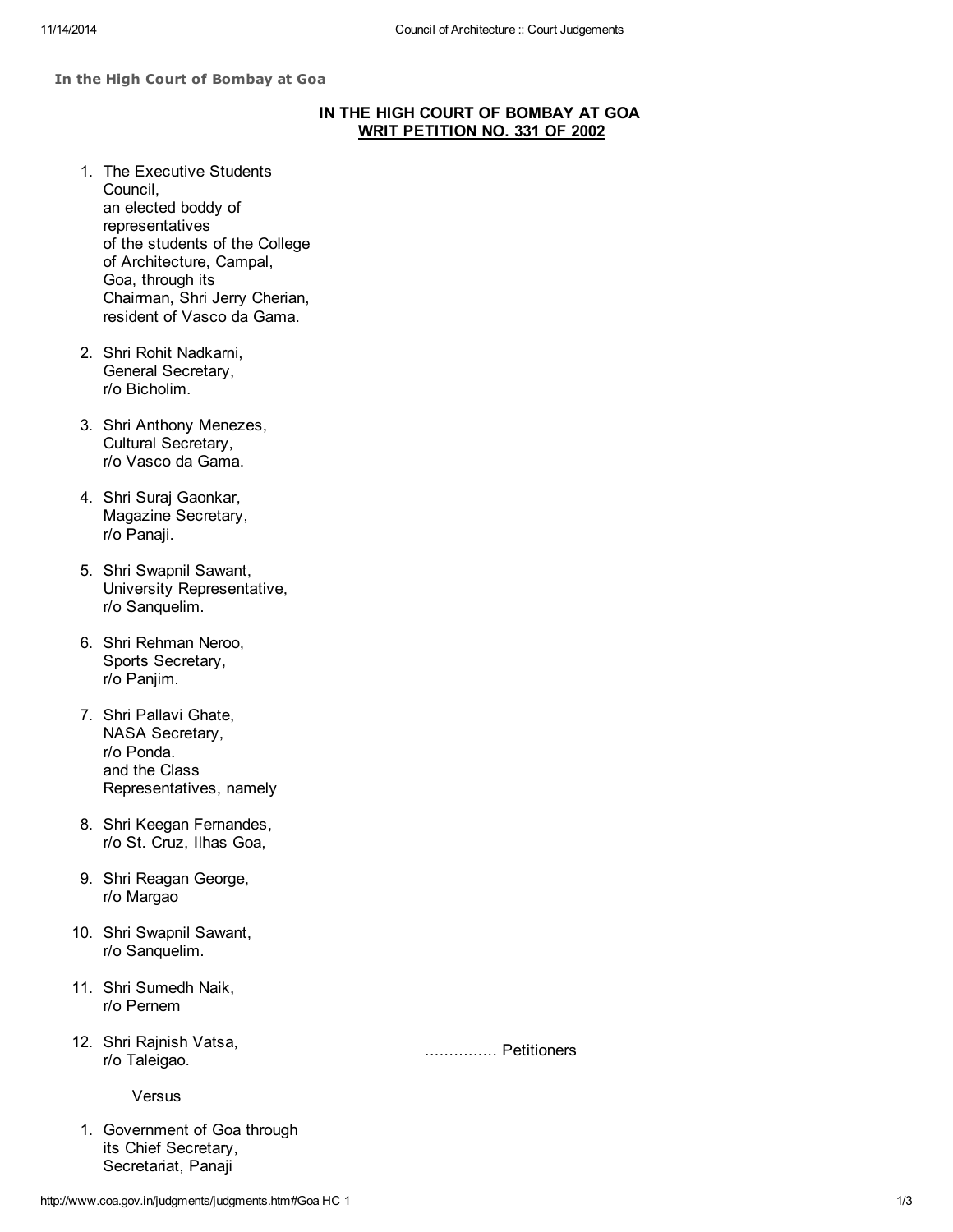- 2. Directorate of Technical Education through its Director, Porvorim
- 3. The Prinicipal, Goa College of Architecture, Campal, Panaji
- 4. The Council of Architecture through its President, India Habitat Centre, Core 6A, 1st Floor, Lodhi Road, New Delhi
- 5. All India Council for Technical Education through its Chairman, New Delhi
- 6. The Goa University through its Vice Chancellor,<br>Bambolim, Goa

................ Respondents

Mr. Valmiki Menezes, Advocate for the Petitioners.

Mr. A.N.S. Nadkarni, Advocate General with Mr. P.A. Kamat, Addl. Govt. Advocate for the Respondents 1 to 3.

Mr. V.P. Thali, Senior Central Govt. Standing Counsel for the Respondents 4 and 5.

Mrs. A.A. Agni, Advocate for the Respondent No.6

| Coram: | T.K. Chandrashekhara Das &<br>P.V. Kakade. JJ. |
|--------|------------------------------------------------|
| Date : | 4th October, 2000                              |

**ORAL ORder**(Per Chandrashekhara Das, J.)

Heard counsel for the petitioners and learned Advocate General.

2. The main grievance highlighted in the Writ Petition by the Executive Students Council of the College of Architecture is that by the Notification dated 15th September 2000, Exhibit 'A' to the petition, issued by the Government of Goa, Director of Technical Education, the minimum marks required to be obtained by a student for getting admission in the College of Architecture in the aggregate of Physics, Chemistry and Mathematics taken together was reduced to 50% from 60%. The apprehension of the petitioners is that by lowering the minimum marks for admission, the standard of education will be impaired and consequently there is every likelihood that the Council of Architecture may derecognize the degree that is being conferred by University of Goa. Several other grounds have been taken in the Writ Petition. We are not concerned about those grounds. The letter written by the Council of Architecture dated 27th September 2000, which is taken on record, shows that the minimum marks for admission in the aforesaid subjects is 50%. In view of this, the apprehension of the petitioners has no foundation. In the circumstances, no order is required to be passed in the Writ Petition. The Writ Petition is, therefore, dismissed.

> Certified Copy Sd/-

Assistant Registrar, Hight Court of